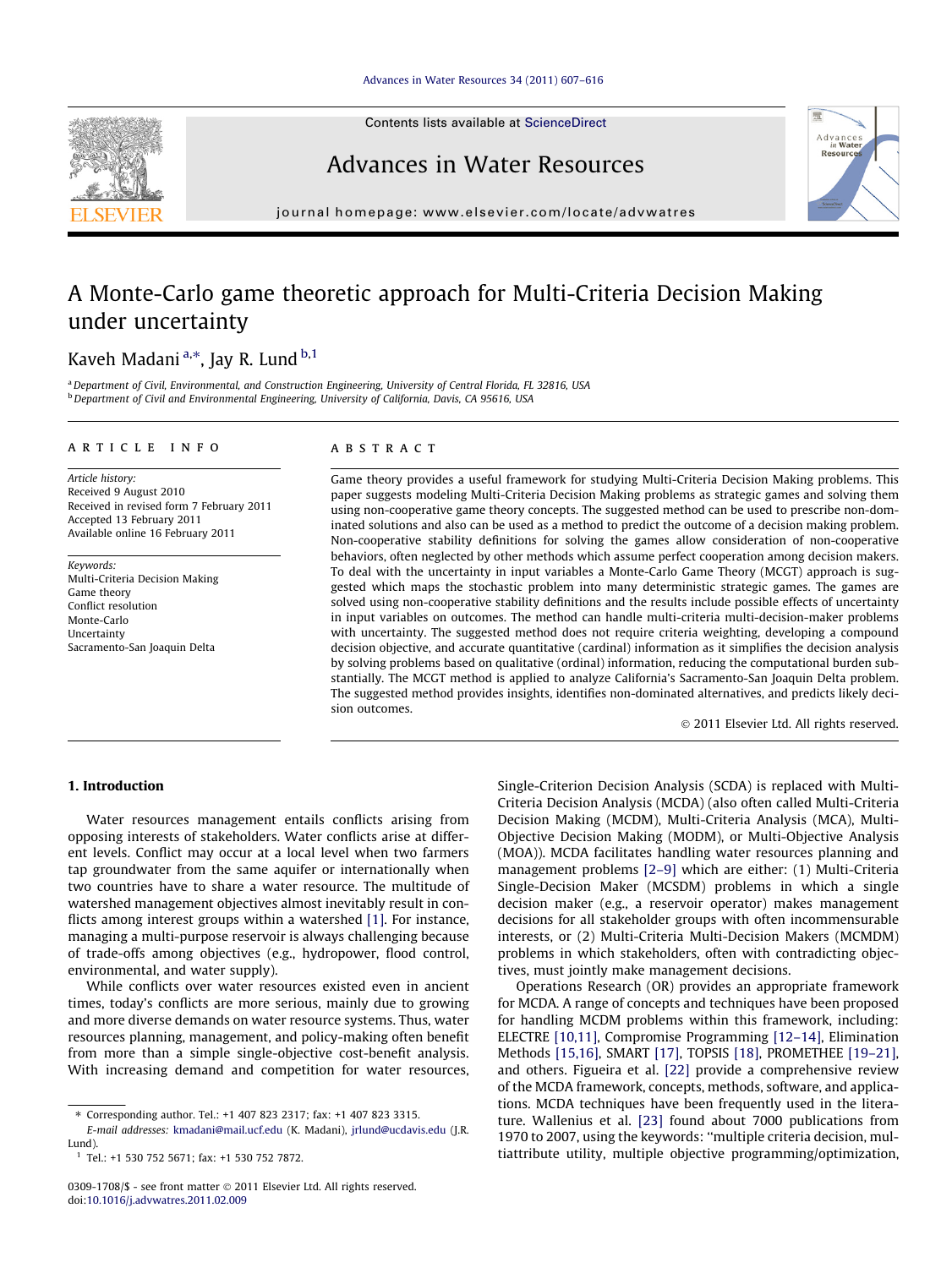<span id="page-1-0"></span>

| <b>Acronyms</b>                                                                                                                                                                                                                                                                                                                                                                                                                                 |                                                                                                                                                                                                                                                                       |  |  |  |  |  |  |
|-------------------------------------------------------------------------------------------------------------------------------------------------------------------------------------------------------------------------------------------------------------------------------------------------------------------------------------------------------------------------------------------------------------------------------------------------|-----------------------------------------------------------------------------------------------------------------------------------------------------------------------------------------------------------------------------------------------------------------------|--|--|--|--|--|--|
| AHP<br>Analytic Hierarchy Process<br>decision maker<br>DM<br>MOA<br><b>GMR</b><br>General Metarationality<br><b>MODM</b><br>Limited-Move Stability<br><b>LMS</b><br>NS.<br>Multi-Criteria Analysis<br>MCA<br><b>NMS</b><br>Multi-Criteria Decision Analysis<br>MCDA<br>0R<br>Multi-Criteria Decision Making<br>MCDM<br><b>SCDA</b><br>Monte-Carlo Game Theory<br>MCGT<br>SEQ<br><b>MCMDM Multi-Criteria Multi-Decision Makers</b><br><b>SMR</b> | MCSDM Multi-Criteria Single-Decision Maker<br>Multi-Objective Analysis<br>Multi-Objective Decision Making<br>Nash Stability<br>Non-Myopic Stability<br>Operations Research<br>Single-Criterion Decision Analysis<br>Sequential Stability<br>Symmetric Metarationality |  |  |  |  |  |  |

goal programming, Analytic Hierarchy Process (AHP), evolutionary/genetic multiobjective, and vector optimization''. The water resources literature includes many applications of MCDM techniques. Wallenius et al. [\[23\]](#page-9-0) found 267 MCDA studies in the energy and water resources areas during the past four decades. Hajkowicz and Collins [\[8\]](#page-8-0) identified 113 water management MCA publications from 34 different countries. Cohon and Marks [\[24\],](#page-9-0) Romero and Rehman [\[25\],](#page-9-0) Hipel [\[7\],](#page-8-0) and Hajkowicz and Collins [\[8\]](#page-8-0) reviewed applications of MCDM methods for a diverse range of water resources problems.

For MCMDM problems, most MCDM techniques suggest aggregating the objectives of different decision makers and developing a compound objective to convert the multi-objective decision problem to a single-objective problem. An MCMDM problem is first transformed to an MCSDM. An all-knowing, all-powerful just decision maker then prescribes a final decision which is fair (by the stated criterion) to all interests. Thus, most MCDM techniques can be considered to be normative (prescriptive), trying to incur justice using a stated rationale. The difference in the results of broad range of normative MCDM methods reveals the ambiguity and subjectivity of ''fairness'', ''justice'', and ''equity'' in MCDA. The final solution highly depends on the selected MCDM method and often at least one decision maker would prefer another MCDM method (which improves his utility) for solving the problem, as no method can guarantee the most preferred outcome for all decision makers [\[3,26–28\]](#page-8-0). Existing normative MCDM methods assume perfect cooperation among the decision makers and search for non-dominated (Pareto-optimal) solutions. Thus, these methods are more suitable for MCSDM problems, where a single decision maker makes decisions, than for MCMDM problems where perfect cooperation often does not exist between the parties and the resulting outcome is not necessarily Pareto-optimal [\[29\]](#page-9-0).

An impartial decision and selection is even more challenging when parties/criteria have unequal importance (political powers). Many weighting methods have been developed to consider the relative importance of competing criteria/decision makers [\[26,30–](#page-9-0) [32\]](#page-9-0). Also, within each MCDA method a specific technique might exist for estimating and including such importance in a compound objective. However, the range of ''fair'' results based on different methods may become more diverse and less reliable with unequal importance, as weighting decision makers and criteria is one of the most difficult steps in MCDA and a potential source of uncertainty in the outcomes [\[3,33,34\]](#page-8-0). Sensitivity analysis methods [\[3,35–39\],](#page-8-0) fuzzy decision making methods [\[40–56\]](#page-9-0), and other approaches [\[39,57–60\]](#page-9-0) have been proposed to address uncertainty in MCDA.

Game theory is valuable for extending classical MCDA in the water resources context. MCDM problems can be seen as games with multiple players and strategies. While most conventional MCDA methods ignore the behaviors of decision makers, which may prevent reaching the prescribed optimal solution in practice, game theory finds if optimal solutions are reachable, considering the self-optimizing attitudes of decision makers. Another advantage of game theory over conventional MCDA methods is its ability to reflect and address different engineering, socio-economic, and political characteristics of water resources problems without detailed quantitative information and without a need to express performances in conventional economic, financial, and physical terms [\[29,61\].](#page-9-0)

This paper suggests a new method for MCDA and dealing with uncertainty in decision making. MCDM problems with finite and discrete alternatives are first examined as strategic games, where non-cooperative stability definitions (solution concepts) [\[61\]](#page-9-0) can be applied to as a descriptive (positive) method to describe the decision makers' behavior and to predict the most likely outcome(s) or as a (normative) method for prescribing the proper outcome(s) for MCSDM or MCMDM problems. Then a Monte-Carlo Game Theory (MCGT) approach is developed for dealing with uncertainty in the performance of alternatives. The developed method is applied to a real MCMDM problem to show the applicability of the MCGT method and insights it can provide beyond conventional MCDA methods. The technique's main advantages are: (1) its flexibility as both descriptive and prescriptive method and determining the outcome(s) even when perfect cooperation is lacking between decision making parties; (2) its ability to solve the problem even in the absence of cardinal information (as required by conventional MCDA methods) as the suggested method requires only ordinal (as opposed to cardinal) performance information (which makes results more robust to performance uncertainties); and (3) the absence of the need to estimate performance in the same units, criteria/decision maker weighting, and objective aggregation.

Following presentation of the method, the next section introduces the California Sacramento-San Joaquin Delta problem as a case study. Then, the framework for studying MCDM problems as strategic games is elaborated. Later, a stochastic approach using Monte-Carlo selection is developed for making decisions when uncertainties exist about the performances of alternatives. The developed method is then applied to the California Sacramento-San Joaquin Delta problem and its results are presented and discussed.

### 2. MCDM as a strategic game

A MCSDM problem with  $m$  alternatives and  $n$  criteria can be defined in cardinal form as:

$$
MCDM_{card} = \begin{bmatrix} P_{11} & P_{12} & \cdots & P_{1n} \\ P_{21} & P_{22} & \cdots & P_{2n} \\ \vdots & \vdots & \cdots & \vdots \\ P_{m1} & P_{m2} & \cdots & P_{mn} \end{bmatrix}_{m \times n}
$$
 (1)

where  $P_{ii}$  is the performance of ith alternative under the jth criterion for  $i = 1, 2, \ldots, m$  and  $j = 1, 2, \ldots, n$ .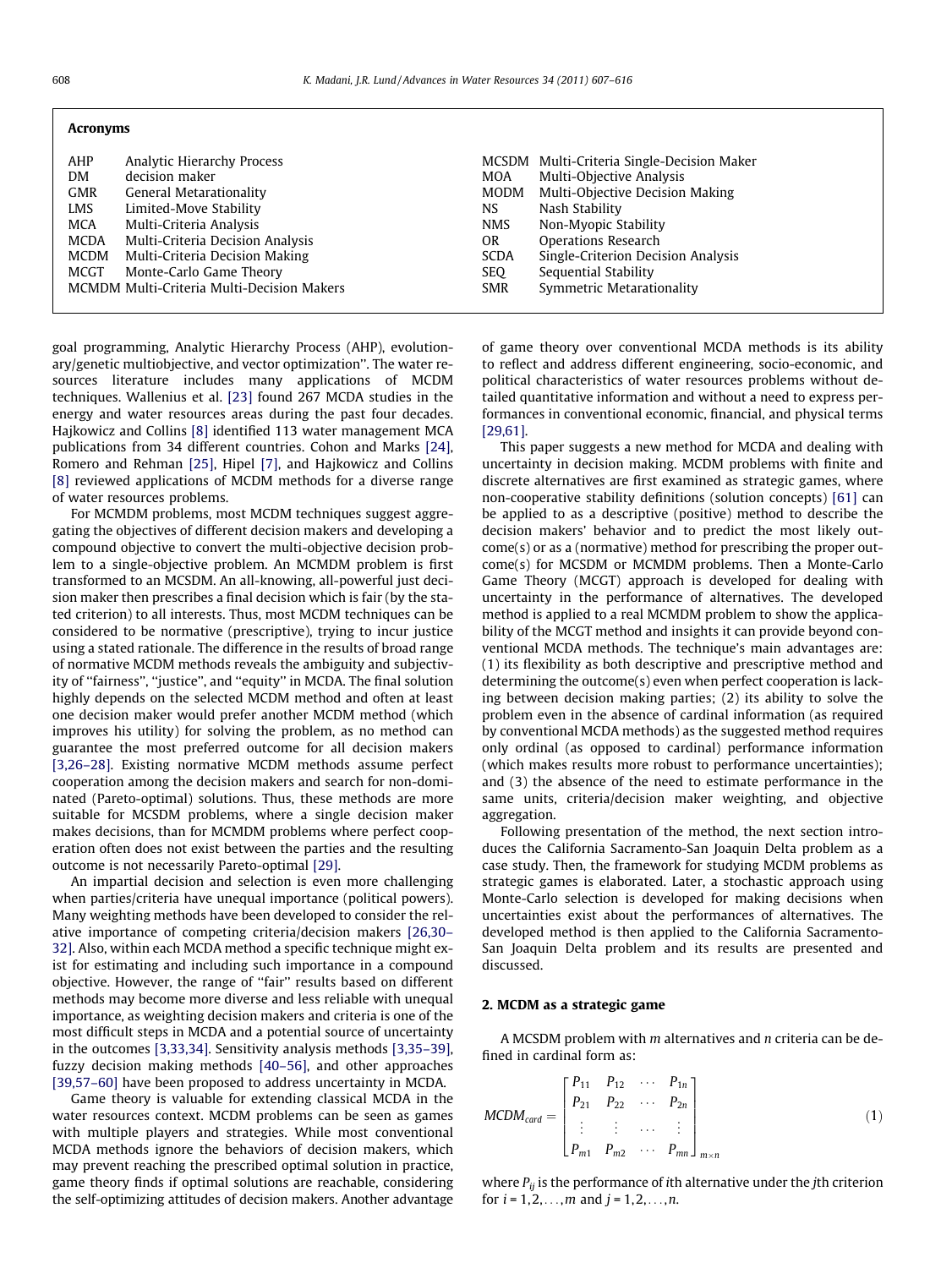The same matrix can be used for a MCMDM problem with  $k$ decision makers (DMs), where each DM has only one criterion, setting *n* equal to  $k (n = k)$ . For such a problem  $P_{ii}$  can be replaced with  $U_{ii}$  – the utility of jth DM from the ith alternative:

$$
MCDM_{card} = \begin{bmatrix} U_{11} & U_{12} & \cdots & U_{1k} \\ U_{21} & U_{22} & \cdots & U_{2k} \\ \vdots & \vdots & \cdots & \vdots \\ U_{m1} & U_{m2} & \cdots & U_{mk} \end{bmatrix}_{m \times k}
$$
 (2)

for  $i = 1, 2, ..., m$  and  $j = 1, 2, ..., k$ .

The criteria and performances in the MCSDM problem, respectively, correspond to the DMs and utilities in the MCMDM problems in which each DM has only one criterion and vice versa. The two matrices [\(1\)](#page-1-0) and (2) are essentially similar, so can be mathematically treated in the same way. MCDA methods can handle both types of problems in the same way [\[62\].](#page-9-0) Most developed methods are suitable for MCSDM problems or MCMDM problems in which each DM is summarized as only one criterion.

can handle MCMDM problems [\[29\]](#page-9-0). A strategic game (conflict) is defined as a decision situation involving more than one independent DM, who make individual choices that together determine the outcome, and who have individual preferences over the conflict's possible outcomes [\[63\]](#page-9-0). Here, studying the problem using non-cooperative game theory concepts is suggested. Non-cooperative game theory allows the analysis, using ordinal ranking information instead of the conventional cardinal performance or utility information [\[29,61\]](#page-9-0). Thus, if the DMs or a central DM (analyzer) is uncertain about the performance or utility of alternatives, the problem can be developed in an ordinal form, by replacing matrices [\(1\)](#page-1-0) and (2) by

$$
MCDM_{ord} = \begin{bmatrix} R_{11} & R_{12} & \cdots & R_{1n} \\ R_{21} & R_{22} & \cdots & R_{2n} \\ \vdots & \vdots & \cdots & \vdots \\ R_{m1} & R_{m2} & \cdots & R_{mn} \end{bmatrix}_{m \times n}
$$
 (4)

and the general MCMDM matrix (3) by matrix (5)

| $[R_{m11} \ R_{m21} \ \cdots \ R_{mn1} \ R_{m11} \ R_{m21} \ \cdots \ R_{mn1} \ \cdots \ R_{m1k} \ R_{m2k} \ \cdots \ R_{mnk} \end{bmatrix}_{m \times l}$ |  |  |  |  |  |  | $\lceil R_{111} \quad R_{121} \quad \cdots \quad R_{1n1} \quad R_{112} \quad R_{122} \quad \cdots \quad R_{1n2} \quad \cdots \quad R_{11k} \quad R_{12k} \quad \cdots \quad R_{1nk} \rceil$ |
|-----------------------------------------------------------------------------------------------------------------------------------------------------------|--|--|--|--|--|--|---------------------------------------------------------------------------------------------------------------------------------------------------------------------------------------------|
|                                                                                                                                                           |  |  |  |  |  |  |                                                                                                                                                                                             |

For a general MCMDM problem with m alternatives and k DMs, if each DM has  $n_q$  criteria the MCDM matrix can be extended to matrix (3)

where  $R_{ii}$  is the ranking of ith alternative with respect to the jth criterion and  $R_{ijq}$  is the ranking of ith alternative with respect to the jth criterion of player  $q$  in his view.

$$
MCDM_{card} = \begin{bmatrix} P_{111} & P_{121} & \cdots & P_{1n1} & P_{112} & P_{122} & \cdots & P_{1n2} & \cdots & P_{11k} & P_{12k} & \cdots & P_{1nk} \\ P_{211} & P_{221} & \cdots & P_{2n1} & P_{212} & P_{222} & \cdots & P_{2n2} & \cdots & P_{21k} & P_{22k} & \cdots & P_{2nk} \\ \vdots & \vdots & \cdots & \vdots & \vdots & \vdots & \ddots & \vdots & \vdots & \vdots & \cdots & \vdots \\ P_{m11} & P_{m21} & \cdots & P_{mn1} & P_{m11} & P_{m21} & \cdots & P_{mn1} & \cdots & P_{m1k} & P_{m2k} & \cdots & P_{mnk} \end{bmatrix}_{m \times l}
$$
\n(3)

where  $P_{ijq}$  is the performance of ith alternative under the jth criterion of player q for  $i = 1, 2, ..., m$ ;  $j = 1, 2, ..., n_q$ ;  $q = 1, 2, ..., k$ ; and  $l = \sum_{q=1}^{k} nq.$ 

Matrix (3) suggests that a MCMDM problem can essentially be solved as a MCSDM problem with *l* criteria or a MCMDM problem with *l* DMs where each DM only has one criterion, representing their overall preferences. Solving such a problem with existing MCDM methods is straightforward when all criteria have the same importance in matrix (3). Such a situation rarely occurs in practice as not only the DMs may have different powers, but also their criteria may not be equally important to them. Such differences make the solution based on the existing MCDM methods computationally intensive and less reliable as uncertainty increases dramatically when political importance varies across decision-makers and their criteria (matrix (3)).

To search for reliable solutions, a MCMDM problem (matrix (3)) can be modeled and studied as a strategic game, as game theory

Soliciting the ordinal ranking of alternatives from decisionmakers is less challenging than soliciting cardinal information. When analysis is based on ordinal information, the final results are less sensitive to uncertainty in the information provided by DMs, as results are insensitive to the changes in the performance or utility values as long as rankings do not change. Another benefit of studying a MCDM problem as a strategic game is the absence of need to weight DMs and criteria which also reduces uncertainty in results.

The basic elements of a MCDM problem are: (1) criteria; (2) alternatives; and (3) performances of alternatives for each criterion. These correspond, respectively, to the basic elements of a strategic game: (1) players; (2) strategies (alternatives); and (3) payoffs of players from possible outcomes, where outcomes are all possible combinations of players' strategies, as shown in [Fig. 1.](#page-3-0)

Since conventional MCDM techniques only focus on group decisions, an ''alternative'' in the MCDM context is a possible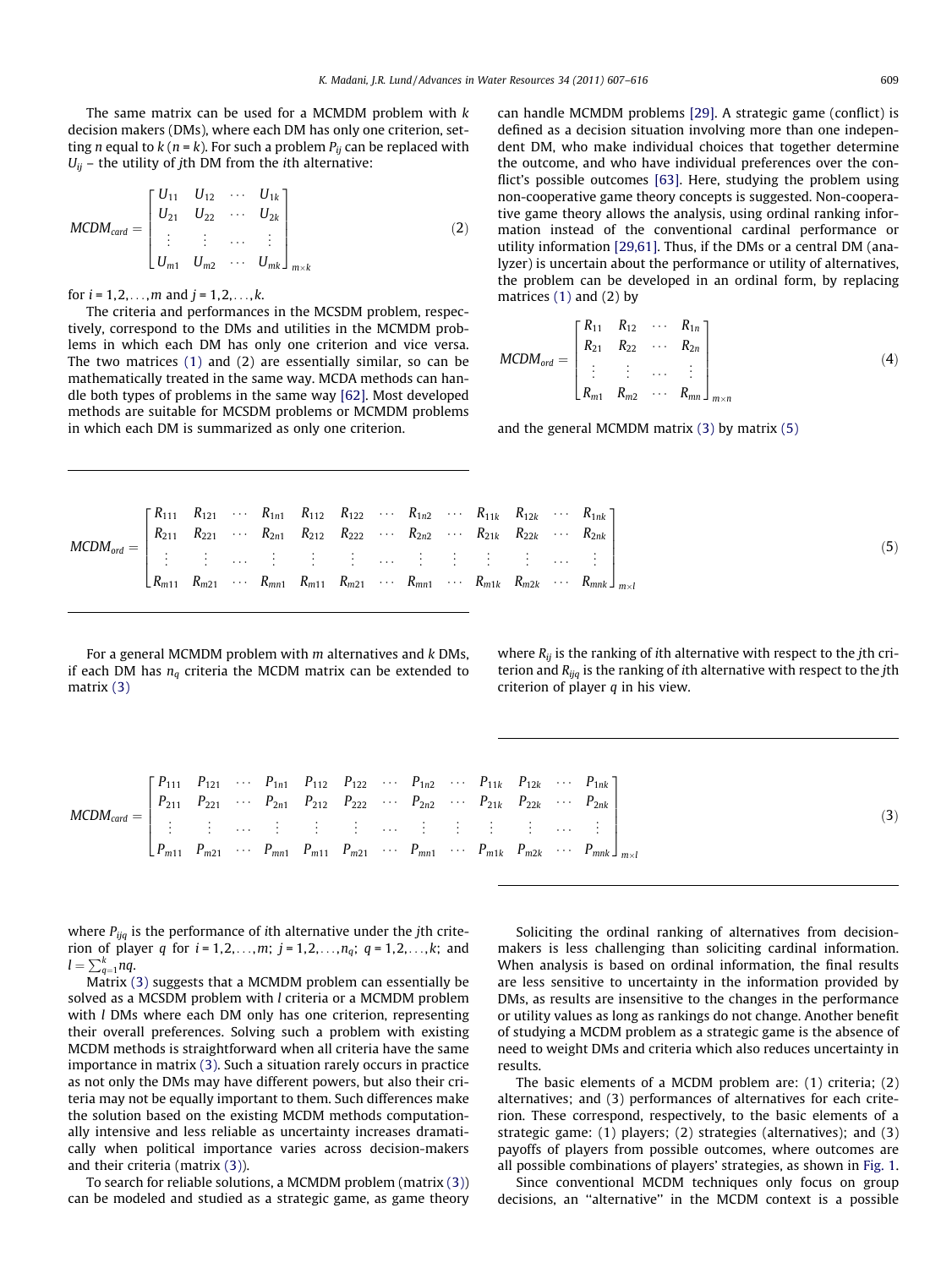<span id="page-3-0"></span>cooperative outcome. These techniques assume a perfect cooperation among parties which allows agreement on one alternative and a cooperative outcome, disregarding the non-cooperative situations where parties may not agree, leading to non-cooperative outcomes overall. For instance, for a groundwater exploitation MCDM problem, in which two farmers want to select one of two possible pumping rates to maximize their return in a given period, conventional MCDM techniques only consider two outcomes, each occurring when both parties agree to the same alternative. Therefore, the MCDM problem is defined conventionally as a 2 by 2 matrix which provides the utility (return) of two farmers from two alternative/outcomes. Non-cooperative game theory takes a broader look at the problem by expanding the set of feasible outcomes to include both non-cooperative and cooperative outcomes. Under non-cooperative game theory, there is no pressure on the DMs to adopt cooperative alternatives/outcomes. Game theory assumes that parties are self-optimizers and may try to maximize their own benefits while considering constraints imposed on them by the decisions and actions of other DMs [\[29,64–66\]](#page-9-0). Thus, the structure of the problem sometimes leads to disagreement (non-cooperation) being preferred by some DMs to agreement (cooperation).

To convert a MCDM problem from its conventional form (here a 2 by 2 matrix) to a game theoretic form, a transition matrix is needed which includes both cooperative and non-cooperative outcomes. Such a matrix presents the utility of the DMs for the possible outcomes, which includes all possible combinations of each DM's alternatives. For the groundwater exploitation problem with two DMs = {Farmer 1, Farmer 2}, each with two Alternatives = {Low Pumping Rate (LPR),High Pumping Rate (HPR)}, four Outcomes = {LPR–LPR, LPR–HPR,HPR–LPR,HPR–HPR} are possible. The transition matrix for this problem in ordinal form appears in Fig. 2 (left matrix), which is a four-by-two matrix representing the payoffs of the two farmers from the four possible outcomes. Each row represents an outcome and each column represents a farmer. Therefore, the numbers in the first column indicate the payoffs of Farmer 1 from the four possible outcomes (rows of the matrix) and the numbers in the second column indicate the payoffs of Farmer 2 from the possible outcomes. This matrix corresponds to the two-by-two groundwater exploitation game [\[29,61\]](#page-9-0), shown in normal (matrix) form in Fig. 2 (the right matrix).

To simulate the DM's behaviors in the game, predict how the game is played, and find the equilibria (possible outcomes) of games, game models apply stability definitions (commonly called solution concepts), which reflect different types of people with different levels of foresight, risk attitude, and knowledge of



Fig. 1. Relationship of a MCDM and a game.



Fig. 2. Relationship of the groundwater exploitation game in MCDM form (left) and game theory form (right).

opponents' preferences [\[61\].](#page-9-0) Games with discrete strategies, similar to the groundwater exploitation game (Fig. 2), can be analyzed using non-cooperative stability definitions such as the Nash Stability (NS) [\[67,68\]](#page-9-0), General Metarationality (GMR) [\[69\],](#page-9-0) Symmetric Metarationality (SMR) [\[69\]](#page-9-0), Sequential Stability (SEQ) [\[70\]](#page-9-0), Non-Myopic Stability (NMS) [\[71\],](#page-9-0) and Limited-Move Stability (LMS) [\[72,73\],](#page-9-0) applied in various water resources conflict resolution studies [\[74–81\].](#page-9-0) Application of these stability definitions is suggested here to predict or prescribe the final outcome(s) of MCDM problems in a game theoretic framework. The characteristics of these stability definitions are discussed in the cited papers. Madani and Hipel [\[61\]](#page-9-0) review specifications for each of these non-cooperative stability definitions and illustrate their utility in finding resolutions for simple water conflict problems, including groundwater exploitation (Fig. 2).

Since DM characteristics are considered in addition to their preference matrices through application of non-cooperative stability definitions, game theory can reflect behaviors of the involved parties within a MCDM process, something often neglected by conventional MCDA [\[29\].](#page-9-0) Hence, the results suggested by game theory for MCMDM problems are closer to practice. As discussed, MCSDM problems are mathematically the same as MCMDM problems, where each DM only has one overall criterion. However, using conventional MCDM methods (appropriate for MCSDM problems) to solve MCMDM problems neglects effects of DMs' behaviors on outcomes. Game theory results are not necessarily Pareto-optimal (non-dominated) [\[29\],](#page-9-0) as game theory also considers DMs' possible non-cooperative behavior, which may lead to Pareto-inferior results in a group decision making context [\[29,61,64–66\]](#page-9-0).

To find the possible results of the game, stability analysis is performed for all possible outcomes of the game. When all decision makers find an outcome stable under a given stability definition, the outcome is an equilibrium (a possible outcome of the game) under that stability definition. A state (outcome) is stable for a given player under a given stability definition if the player finds moving from that state unbeneficial. Each stability definition reflects a particular DM behavior type. Thus, to better simulate decision making with multiple DMs and increase the reliability of results, application of a range of stability definitions has been suggested, especially in absence of precise information about the behavioral characteristics of DMs [\[61\].](#page-9-0) An outcome which is an equilibrium under more solution concepts has a higher chance of being the final outcome of the game.

#### 3. The Sacramento-San Joaquin Delta decision making problem

California's Sacramento-San Joaquin Delta, a part of the largest estuary on the United States' West Coast, is a vast, low-lying inland region east of the San Francisco Bay Area at the confluence of the Sacramento and San Joaquin Rivers. The Delta is home to a diverse array of fish and wildlife and is the major hub of California's water supply, providing two-thirds of the state's households and millions of acres of farmland in the Central Valley. This multi-benefit system is currently in a serious crisis. Native fish species are experiencing rapid declines, with five already listed as threatened or endangered. Delta islands face flooding due to sea level rise, land subsidence, and a weak levee system. A major earthquake may cause a catastrophic failure of the levee system, jeopardizing water supplies from the Bay Area to San Diego in Southern California. In response to declining fish populations, court rulings have cut and may continue to reduce Delta water exports. Climate change can exacerbate the crisis by changing the timing and quantity of Delta inflows, decreasing snowpack in the Sierra-Nevada mountains, and increasing sea level rise. The Delta also has lacked a strong governing institution to make critical policy decisions to reverse this deteriorating situation and satisfy stakeholders with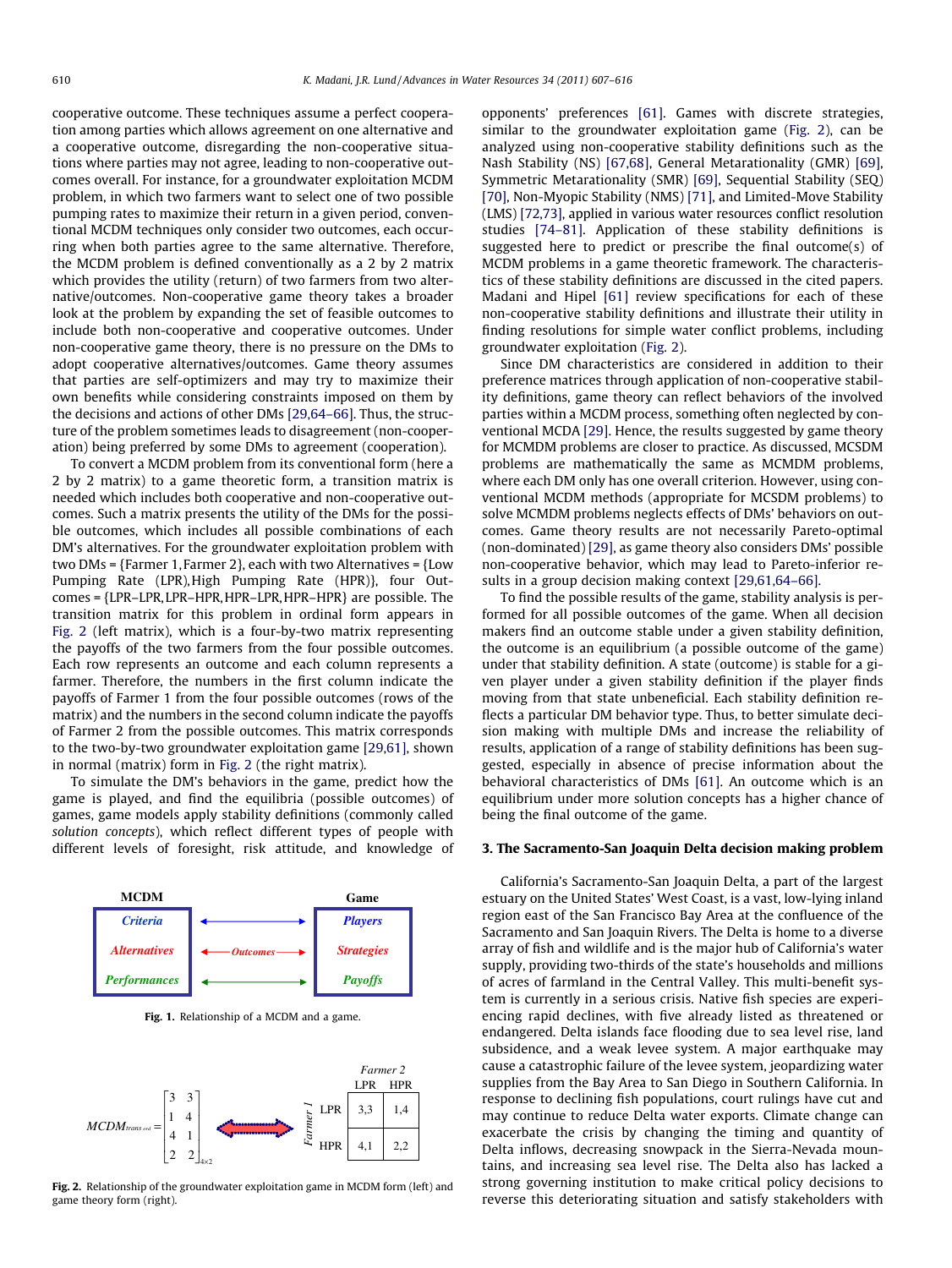Tal

<span id="page-4-0"></span>

Fig. 3. Performance of Delta water export alternatives under two criteria (adopted from Lund et al. [\[85\]\)](#page-9-0).

strong opposing interests. The Delta system is not sustainable in its current situation, change is inevitable, and implementation of new measures and strategies is essential for retrieving the system [\[82,83\]](#page-9-0).

Lund et al. [\[82\]](#page-9-0) explored and compared nine available longterm strategies for solving the Delta problem, considering the environmental, economic, and water supply performances. They concluded that no single alternative is the best. However, they identified five strategies as more promising and suggested further investigation into those solutions. Lund et al. [\[83\]](#page-9-0) continued their analysis for the Delta by analysing four strategic options for Delta water exports which are more compatible with the objectives of the Delta vision initiative. This initiative, established by Governor Arnold Schwarzenegger, established two co-equal goals for future Delta management: (1) conservation of the ecosystem; and (2) creation of a reliable water supply for California [\[83\]](#page-9-0). The four strategies for Delta water exports [\[83\],](#page-9-0) are: (a) continuing to pump water through the Delta (business as usual); (b) building a tunnel (canal, tunnel, or pipeline) to move water around the Delta; (c) operating a Dual conveyance system, combining the two previous strategies; and (d) ending water exports, weaning much of California from the Delta as a water hub. Details on each alternative are given by Lund et al. [\[83\].](#page-9-0)

Fig. 3 summarizes the performance of each alternative under the two criteria for selecting the future Delta export alternative as found by Lund et al. [\[83\].](#page-9-0) In their study, fish population viability was considered as the environmental sustainability criterion and the economic cost (summing implementation, maintenance, and failure costs) of each alternative as the water supply reliability criterion. The Delta has two key fish species – the delta smelt and the fall-run Chinook salmon. This study only focuses on the delta smelt which is listed as threatened under the Endangered Species Act since 1993. The analysis' results do not differ substantially if Chinook salmon is also considered. So it was decided to consider only the delta smelt in this study. This paper focuses only on determining the best water exports option out of the four suggested options of Lund et al. [\[83\].](#page-9-0) Solving the complex and multi-aspects Delta conflict, which has been in place for more than a century, is not the objective of this paper. Madani and Lund [\[84\]](#page-9-0) review different aspects of the Delta problem in more detail and discuss why some parties may not be interested in developing a cooperative voluntary solution to solve the Delta crisis.

In Fig. 3, delta smelt viability is defined as sufficient recovery to have a self-sustaining population and avoid Endangered Species Act restrictions on water exports [\[83\].](#page-9-0) The performance of each alternative under the two criteria involves considerable uncertainty, reflected by large performance ranges in Fig. 3. The performance ranges have been estimated through an analysis which

|  | Performance of Delta water export alternatives under two criteria [83]. |  |  |
|--|-------------------------------------------------------------------------|--|--|
|--|-------------------------------------------------------------------------|--|--|

| Alternative                               | Average annual cost<br>(\$ billion/year) | Likelihood of viable fish<br>(delta smelt) Population (%) |
|-------------------------------------------|------------------------------------------|-----------------------------------------------------------|
| $A$ – Continuing through<br>Delta exports | $0.55 - 1.86$                            | $5 - 30$                                                  |
| $B$ – Tunnel                              | $0.25 - 0.85$                            | $10 - 40$                                                 |
| $C$ – Dual conveyance                     | $0.25 - 1.25$                            | $10 - 40$                                                 |
| $D$ – No exports                          | $1.50 - 2.50$                            | $30 - 60$                                                 |
|                                           |                                          |                                                           |

included surveys and decision tree/ spreadsheet analysis as explained in [\[85\]](#page-9-0). The uncertain performance makes selection of the optimal alternative more challenging. Thus, there is a need for a method which can suggest a decision or predict the final outcome of MCDM problems where the performances are uncertain. The MCGT method provides such useful insights into MCDM problems with performance uncertainty.

The Delta MCDM problem can be defined as follows. This MCMDM problem can be simplified to four alternatives and two DMs – the Delta water exporters, concerned with sustainability of water exports, and environmentalists, concerned with native fish population viability. The problem also can be formulated as a MCSDM problem in which a state decision-making body would select the best Delta export alternative with respect to two criteria – the average net annualized cost and the probability of fish viability. The best alternative would have the highest fish survival and the lowest cost. However, there is a tradeoff between the two alternatives, with no alternative being the best in both aspects. To define the problem in a matrix form, performance values are required. The available performance values from Lund et al. [\[85\]](#page-9-0) (Table 1) include an uncertainty range for each performance value and alternative. One method for dealing with situations like this is taking the averages to simplify the stochastic problem to a deterministic version of the problem. By doing so, the Delta problem can be defined in cardinal form as:

$$
MCDM_{card} = \begin{bmatrix} 1.205 & 17.5 \\ 0.550 & 25.0 \\ 0.750 & 25.0 \\ 2.000 & 45.0 \end{bmatrix}_{4 \times 2}
$$

and in ordinal form as:

$$
MCDM_{ord} = \begin{bmatrix} 2 & 1 \\ 4 & 2 \\ 3 & 2 \\ 1 & 3 \end{bmatrix}_{4 \times 2}
$$

The numbers in the left and right columns of each matrix, respectively, indicate the average utilities of the water exporters and environmentalists from the four different alternatives (average performance of the alternatives under the economic and environmental criteria) presented in Table 1 and explained earlier. In the ordinal matrix, numbers show the ranks of alternatives A–D from the corresponding DM's point of view (with respect to the corresponding column criterion). Higher ranks are preferred for the DM under that criterion. To study the Delta MCDM problem by noncooperative game theory, a transition matrix can be developed, which includes all possible combinations of the alternatives. Since each DM has four alternatives, the transition matrix has  $2^4$  = 16 rows. Developing the ranking orders in the transition matrix can be reasonably done with some judgment. In this problem, the Delta water export method is not changed from its current method (through-Delta pumping), unless both stakeholder groups agree to the new method. Thus, the outcomes in which the two DMs choose different alternatives do not allow for change from the status quo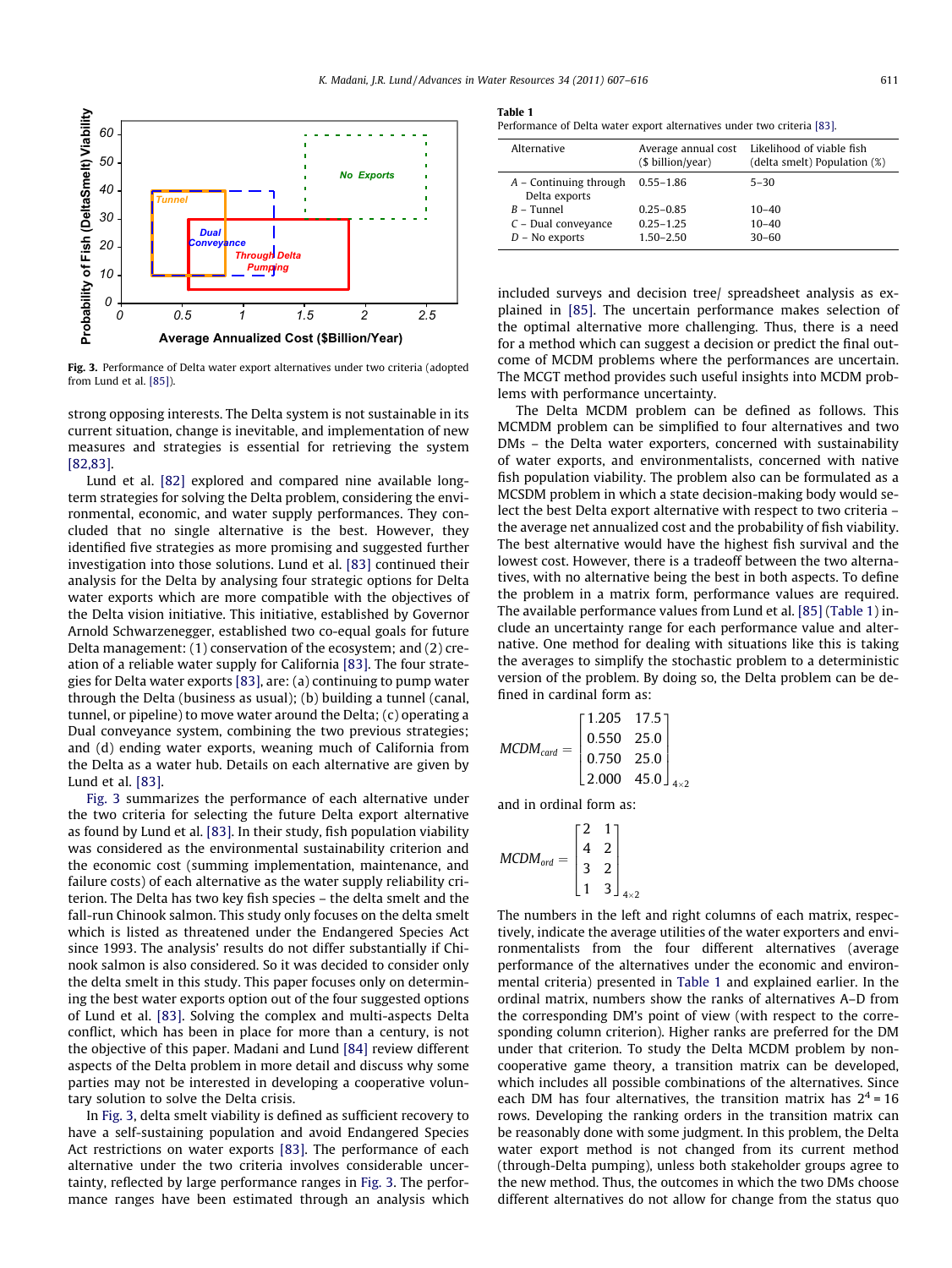

Fig. 4. The transition matrix for the Delta problem (left) and the corresponding game structure (right)

and through Delta exports continue (business as usual). Therefore, such disagreements (non-cooperative outcomes) have the same rank as the status quo. Based on this argument, the transition matrix and the corresponding game can be developed as shown in Fig. 4. The three highlighted cells in the right matrix show possible cooperative outcomes, occurring when both DMs choose the same strategy which differs from business as usual (A). Under all other outcomes, payoffs are the same as the status quo payoffs, as the situation cannot change from the status quo unless both parties choose the same strategy other than A at the same time. Nevertheless, parties are allowed to choose independent strategies which may not even match. With the Delta game theoretic problem expressed in a deterministic form, non-cooperative stability definitions can be applied to finding any stable outcomes and provide insights for decision making.

#### 4. Deterministic game analysis results

To analyze the Delta game using the six aforementioned noncooperative stability definitions, the GMCR II decision support system package [\[86,87\]](#page-9-0), based on the Graph Model for Conflict Resolution [\[73,88\]](#page-9-0) was used. Table 2 shows the stability analysis results, based on the six solution concepts, for the deterministic Delta game in which the average utilities of players (DMs) from each alternative (performances of each alternative under each criterion) were considered. The second column of the table shows the number of stability definitions which found the outcome stable for both players. For example, the status quo (continued through Delta exports) was stable under four (of six) stability definitions for both players. Thus, the status quo is an equilibrium and a likely outcome of the game, based on four different stability definitions. The ''no exports'' outcome was not an equilibrium under any stability

#### Table 2

Stability analysis results for the deterministic Delta game with average utility/ performance values.

| Outcome                             | Stable under how<br>many stability<br>definitions? | Stability<br>strength | Stable under<br>cooperation? |
|-------------------------------------|----------------------------------------------------|-----------------------|------------------------------|
| Continuing through<br>Delta exports | 4                                                  | Weak                  | No                           |
| Tunnel                              | 6                                                  | Strong                | Yes                          |
| Dual conveyance                     | 4                                                  | Weak                  | No                           |
| No exports                          | 0                                                  | Unstable              | No                           |

definition. Therefore, ending exports is unlikely and is not suggested, as it appears to be unstable in long run, due to its high economic costs. The third column of Table 2 shows the stability strength of each outcome. An equilibrium which is stable under more stability definitions is considered to be stronger and more likely [\[89\]](#page-9-0). A strong equilibrium, leaves no incentive for deviation [\[63,89\].](#page-9-0) In this problem, choosing through Delta exports or Dual conveyance is likely and can create equilibria. However, they are not as strong and plausible as a tunnel. The parties may support the business as usual scenario or Dual conveyance. However, eventually the conflict ends only by building a tunnel.

The identified equilibria are not necessary optimal, as they are found considering the non-cooperative potential of the DMs. Similar to other MCDM methods, this game theoretic method can also prescribe non-dominated outcomes which occur under cooperation. Through cooperation, parties may be able to increase their payoffs by making agreements or changing their strategies at the same time. Cooperation does not necessarily require the agreement of all parties and can occur with an agreement between at least two parties. Coalitions (with at least two players) can be formed in which the coalition parties decide to change their strategies so they do better together, considering the threats and actions of other players. Within the suggested framework, possible cooperative outcomes are found through Coalition Analysis [\[63\],](#page-9-0) using GMCR II. Coalition Analysis helps to identify any subsets of DMs with both opportunity and motivation to form a coalition. In other words Coalition Analysis asks which subset of DMs would gain by cooperating, and how they might coordinate their actions [\[63\]](#page-9-0). The problem under study has only two DMs. So, cooperative outcomes only occur when both parties are willing to cooperate. The last column of Table 2 shows which Delta game outcomes are stable under cooperation; the only stable outcome under cooperation is when both parties choose a tunnel.

In case of a single DM, as in MCSDM problems, only cooperative results should be considered, as a MCSDM problem is similar to a MCMDM problem in which cooperation among the DMs is guaranteed and the final outcomes are always non-dominated. For example, in the Delta problem, if an external DM (e.g., the state of California) is the only and final DM, construction of a tunnel is the most likely outcome of decision making. However, when the decision is made by a group, as modeled here, the non-cooperative tendencies of DMs, lack of trust among them, and absence of a clear vision and information about future makes cooperative outcomes less likely in short run. For the Delta problem, parties may prefer to hold the status quo for a time, before adopting a conveyance tunnel, either together or individually (based on self-interest). The history of the problem [\[84\]](#page-9-0) supports this finding, as the Californians defeated a ballot initiative to build a Peripheral Canal in 1982. In recent years, building peripheral conveyance (now as a tunnel) has resurged as a Delta water export strategy. The analysis results based on average performance values show that Dual conveyance and through Delta export options are equilibria and may be experienced during the course of the game. However, they are not sustainable (strong). In the long run, construction of a tunnel remains likely even if non-cooperative behaviors remain. However, with cooperation the parties can resolve the conflict earlier by developing the strong equilibrium through mutual agreement on a tunnel.

# 5. Stochastic MCDM

So far, the Delta MCDM problem has been simplified to a deterministic problem by using averages of performance. However, using averages for ranking the alternatives can discard considerable information and make the final result less reliable, especially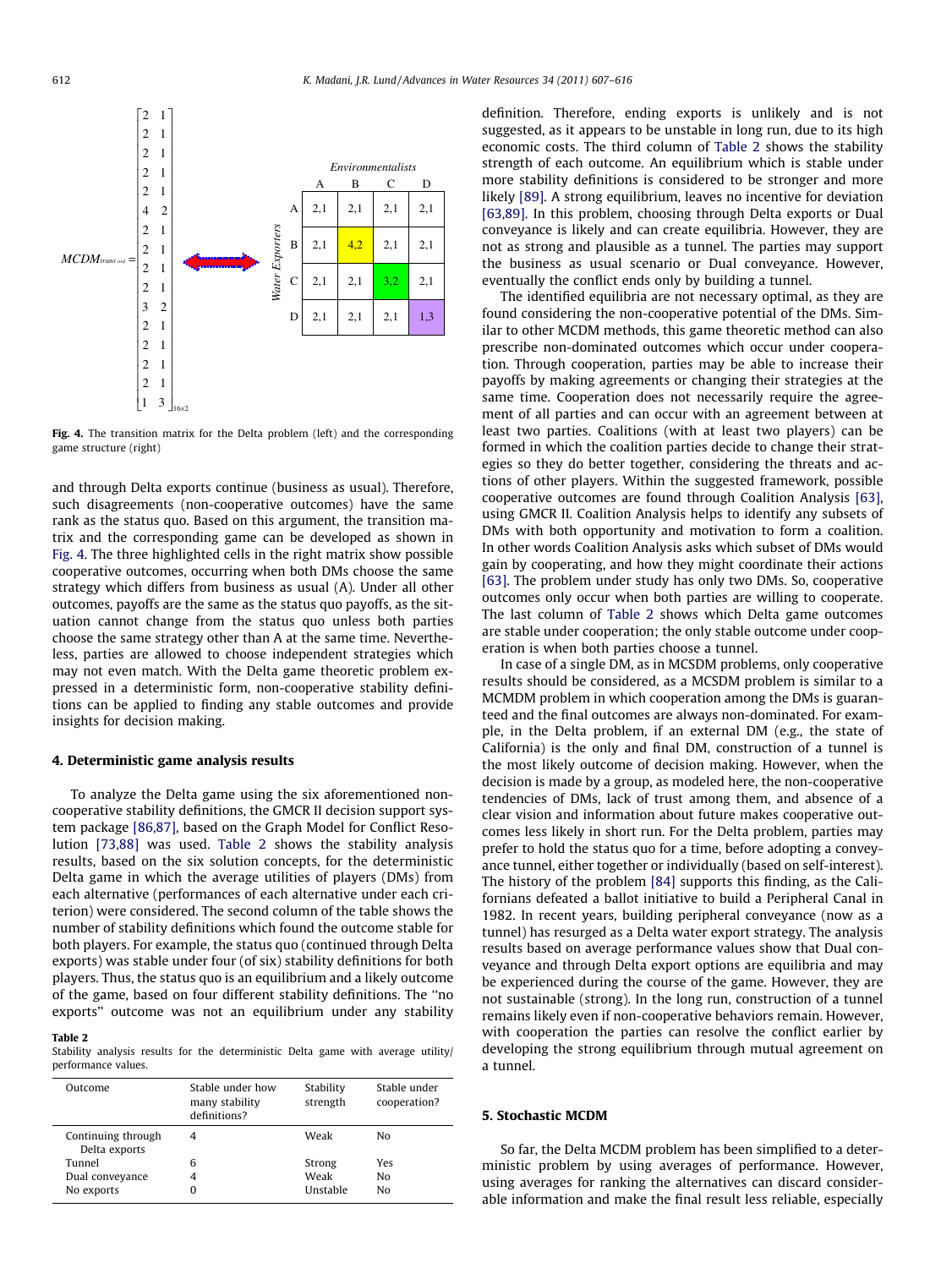

Fig. 5. The Monte-Carlo Game Theory (MCGT) method for solving MCDM problems with uncertainty (the Delta example with two DMs and four alternatives).

when the relations between attributes and DM's utilities are nonlinear. Uncertainty in the performance of alternatives (utility of DMs) can influence the resultant rankings. A more rigorous approach would map uncertainties in the inputs to the outputs, informing the DMs of the likelihood of suitability of different outcomes with different possible rankings of alternatives.

Using ordinal information within the suggested framework allows for a Monte-Carlo analysis without a considerable computational effort. Fig. 5 illustrates a Monte-Carlo Game Theory (MCGT) approach for solving MCDM problems under uncertainty. First, the utility of each DM from each alternative is set to a random number selected within the given performance ranges [\(Fig. 3](#page-4-0) and [Table 1](#page-4-0)). This random selection is repeated many (say  $x$ ) times. Each round of random number selection generates one independent deterministic cardinal MCDM problem with probability of 1/  $x$ . To solve the  $x$  randomly generated cardinal MCDM problems, corresponding ordinal transition matrices should be developed. Since different cardinal rankings may correspond to a same ordinal ranking, x cardinal MCDM matrices correspond to y ordinal transition matrices where  $y \le x$ . This reduces the computational effort significantly as instead of analyzing  $x$  matrices, only  $y$  matrices are analyzed. The probability of each ordinal transition matrix is  $P_t = K_t/x$ , where for  $t = 1, 2, \ldots, y$ :  $K_t$  is the number of corresponding cardinal matrices.

y strategic games are developed based on the corresponding transition matrices. Each game is solved as a deterministic game and its equilibria are found, using the non-cooperative stability definitions (as shown earlier). The probability of each equilibrium (e) is equal to  $P_{te}$  where  $e = A, B, C, D$  in the Delta problem. After solving y deterministic games and calculating the probability of each possible outcome (equilibrium) the total probability of each outcome in the overall stochastic game can be calculated as:

$$
Pe = \sum_{t=1}^{y} Pte \tag{6}
$$

The suggested MCGT approach maps the stochastic MCDM problem to a deterministic environment by converting the problem into y deterministic games. After solving the y games, the probability of each result is calculated and stochastic results are reported. Presentation of probabilistic outcomes provides a better picture of the problem and recognizes the effects of performance (ranking) uncertainty on the final results. To explore the effects of sensitivity of the results to changes in ranking orders, instead of systematically changing one or more variables in the MCDM problem, while keeping others constant [\[3\],](#page-8-0) the MCGT method allows for simultaneous changing of all variables of the system in different random directions and exploration of almost all possible problem structures. While such exploration may be computationally intensive using conventional quantitative/cardinal methods, the ordinal method suggested here reduces the computational effort substantially by clustering the many  $(x)$  generated cardinal matrices into fewer  $(y)$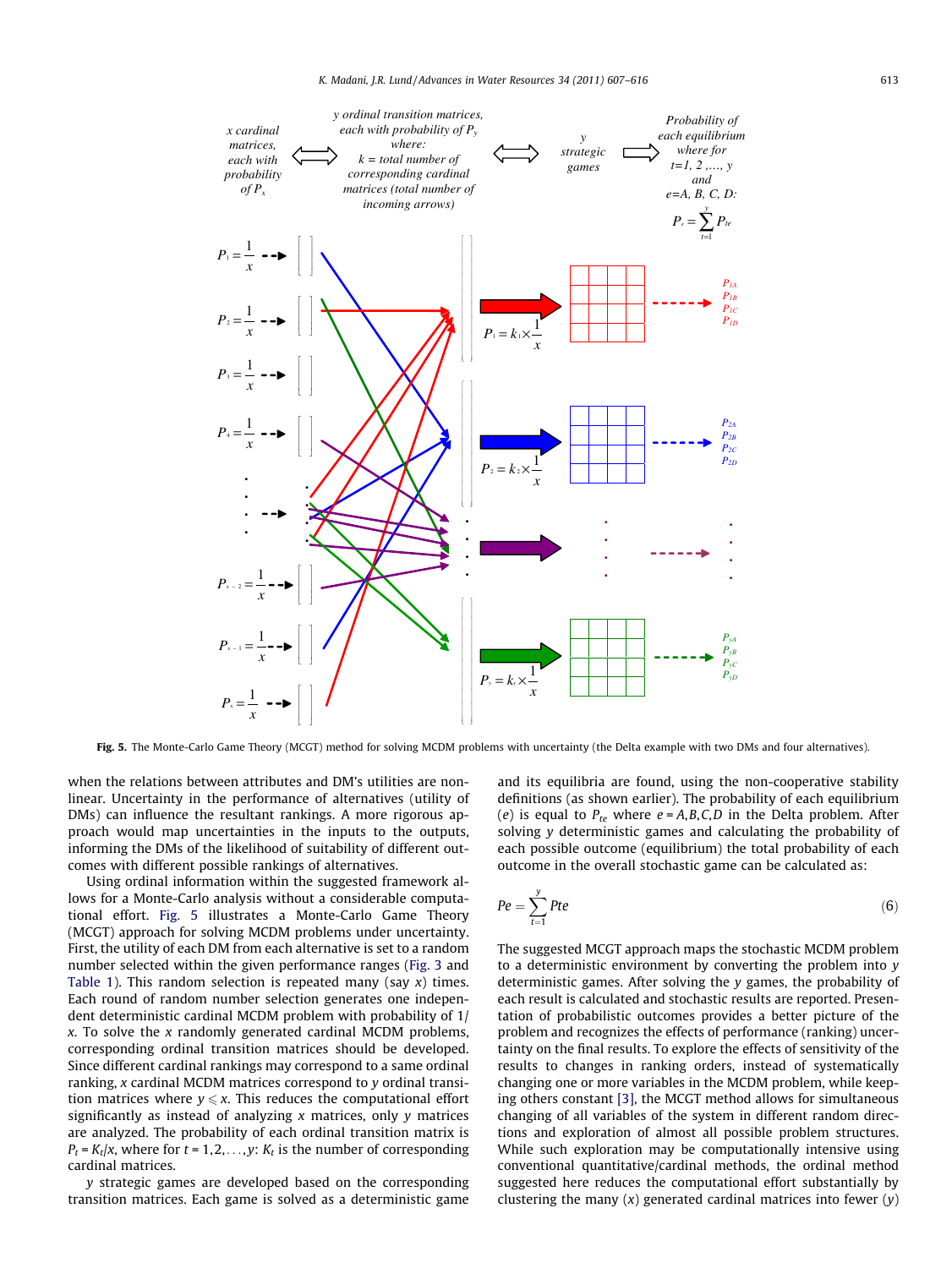<span id="page-7-0"></span>ordinal games while, depending on the uncertainty ranges, y may be many times smaller than x. The Delta problem can be solved using the MCGT approach to investigate how uncertainties in performance can affect the outcomes of this MCDM problem.

#### 6. Monte-Carlo game analysis results

The Delta game with uncertainties was solved using the MCGT method. The first step included selecting 60,000 sets of random numbers, assuming that all points within a given range are equally probable. (Future studies, when more is known, can consider probability distributions other than the uniform distribution used here.) Thus, in each round eight numbers, representing performances of four alternatives under two criteria  $(4 \times 2)$ , were selected within the eight given performance ranges in [Table 1](#page-4-0) and [Fig. 3](#page-4-0). In the second step, the randomly selected utilities of the two DMs from the four available strategies were ordered and clustered into an appropriate transition matrix. The  $60,000$   $(n)$  deterministic cardinal matrices were clustered into 97 (m) transition matrices, making the problem 619 times smaller. In constructing the transition matrices, ranks of non-cooperative outcomes, in which players choose different alternatives, were set equal to the status quo outcome (continuation of through Delta pumping). The game structures were developed based on the transition matrices. Then each game was manually entered to the GMCR II software and solved with the six non-cooperative stability definitions. Since manual simulation of the 97 games with GMCR II was time consuming, only games with more than 0.5% occurrence chance were examined. That included 30 games, having a cumulative occurrence probability of 90.4%, leaving 67 game structures with only 9.6% cumulative occurrence probability unstudied. Automation of the last step of the MCGT approach (modeling games in GMCR II) should be considered in future studies.

Table 3 presents results from the MCGT method. Similar to the solution to the deterministic problem with average performance values, the game has three possible outcomes. The occurrence probabilities are independent as more than one outcome may be possible for a given game. The status quo is a possible outcome (equilibrium) for all modeled games. Ending water exports was never an equilibrium. The tunnel and Dual conveyance options have almost the same chance of being the final outcome of the game, both with a lower occurrence probability than existing through-Delta water exports. Third column of Table 3 shows the cumulative occurrence probability of being a strong equilibrium (most possible outcome). To be a strong equilibrium, an outcome should be stable under all six applied stability definitions. A tunnel

#### Table 3

Stability analysis results for the stochastic Delta game using the MCGT method.

| Outcome                                | Percent of all games <sup>a</sup> being |                                              |                                                         |                                                                  |  |  |  |  |
|----------------------------------------|-----------------------------------------|----------------------------------------------|---------------------------------------------------------|------------------------------------------------------------------|--|--|--|--|
|                                        | Equilibrium <sup>b</sup><br>$(\%)$      | Strong<br>equilibrium <sup>e</sup><br>$(\%)$ | Stable<br>equilibrium<br>under<br>cooperation<br>$(\%)$ | <b>Unstable</b><br>equilibrium<br>under<br>cooperation<br>$(\%)$ |  |  |  |  |
| Continuing<br>through<br>Delta exports | 90.45                                   | 14.17                                        | 14.17                                                   | 76.28                                                            |  |  |  |  |
| Tunnel                                 | 6478                                    | 48.00                                        | 57.42                                                   | 7.35                                                             |  |  |  |  |
| Dual conveyance                        | 62.20                                   | 18.86                                        | 40.53                                                   | 21.67                                                            |  |  |  |  |
| No exports                             | $\Omega$                                | $NA^d$                                       | <b>NA</b>                                               | NA                                                               |  |  |  |  |

a The analysis covers 30 games with cumulative occurrence probability of 90.445%.

b Probability of being a possible outcome of the game.

 $c$  Probability of being the highest possible outcome if the game.

<sup>d</sup> Not applicable.

alternative is the most broadly stable outcome (strongest equilibrium), being stable under six solution concepts more than half the time (48% out of 90%). The next strong equilibrium is Dual conveyance, having a higher chance of being stable under all solution concepts than the status quo. However, since the difference of the two probabilities is less than 10%, that finding could change if the remaining 9.5% of possible game structures are modeled. Coalition Analysis results (column 4 of Table 3) show that most of the time, under cooperation, parties are better off with a tunnel (for the prescriptive case with a single DM, e.g., state of California, only the results of coalition analysis should be considered). Although, a Dual conveyance option is weaker and less probable than a tunnel, it has a considerable chance (40% out of 62%) of being the outcome under cooperation. Although, the status quo is an equilibrium for all game structures, it is neither strong, nor stable under cooperation most of the time (76% out of 90%), suggesting that continuation of through-Delta exports is a temporary solution, and in the long run will be replaced by another alternative. Such an alternative is more likely to be a tunnel, being stronger than Dual conveyance.

It may be argued that equally preferred alternatives (which existed in the deterministic Delta game with average performances) may hardly occur when numbers are selected randomly and existence of alternatives with equal performances may change the analysis results. To address this concern and to explore its validity, a sensitivity analysis can be done by promoting equally preferred alternatives during the random selection phase, through rounding the randomly selected performance values. Here, the numbers were rounded to two decimal places. Promotion of equally preferred options increased the number of possible game structures from 97 to 375. Again, only the games with an occurrence probability exceeding 0.5% were modeled, which included 33 games with a cumulative occurrence probability of 82.11%. Table 4 shows the results of the sensitivity analysis of the stochastic Delta game, using the MCGT method. Again, the status quo was a possible outcome of all studied games, ending water exports was never a stable solution for both players. A tunnel is the most stable solution with and without cooperation, and Dual conveyance is the second most stable non-cooperative and cooperative outcome.

Since the cumulative occurrence probability spans of Tables 3 and 4 are different, [Table 5](#page-8-0) compares the results. The difference in the results is small. The only considerable difference is the strength of the tunnel construction outcome. When equally-preferred outcomes were promoted, this equilibrium was strong (stable under all six stability definitions) less frequently. Nevertheless, its chance as a strong equilibrium is double that of Dual conveyance, and it still has the highest chance of being stable under cooperation.

Table 4

Stability analysis results for the stochastic Delta game with rounded random numbers using the MCGT method.

| Outcome                                | Percent of all games <sup>a</sup> Being |                              |                                                         |                                                        |  |  |  |  |
|----------------------------------------|-----------------------------------------|------------------------------|---------------------------------------------------------|--------------------------------------------------------|--|--|--|--|
|                                        | Equilibrium<br>$(\%)$                   | Strong<br>equilibrium<br>(%) | Stable<br>equilibrium<br>under<br>cooperation<br>$(\%)$ | Unstable<br>equilibrium<br>under<br>cooperation $(\%)$ |  |  |  |  |
| Continuing<br>through<br>Delta exports | 82.11                                   | 12.03                        | 12.03                                                   | 70.08                                                  |  |  |  |  |
| Tunnel                                 | 60.48                                   | 33.19                        | 54.01                                                   | 6.47                                                   |  |  |  |  |
| Dual conveyance                        | 57.64                                   | 16.08                        | 36.62                                                   | 21.02                                                  |  |  |  |  |
| No exports                             | 0                                       | NA                           | NA                                                      | NA                                                     |  |  |  |  |

<sup>a</sup> The analysis covers 33 games with cumulative occurrence probability of 82.107%.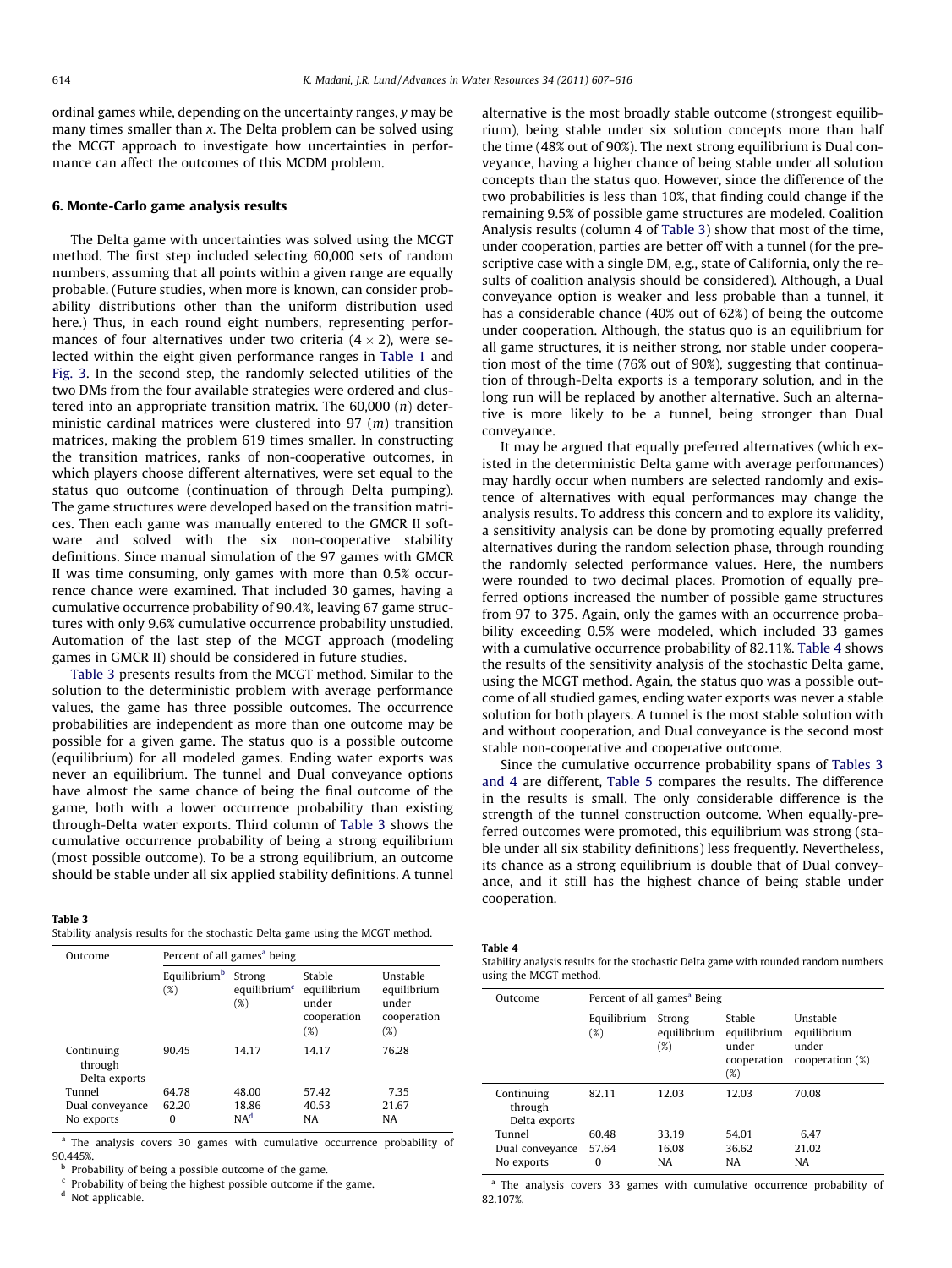<span id="page-8-0"></span>

| . . |  |
|-----|--|
|-----|--|

Comparison of the results of the regular analysis [\(Table 3\)](#page-7-0) and the sensitivity analysis with rounded random numbers ([Table 4\)](#page-7-0).

| Outcome                          | Random selection | Percent of all modeled games being        |           |                                                |                                               |  |  |  |
|----------------------------------|------------------|-------------------------------------------|-----------|------------------------------------------------|-----------------------------------------------|--|--|--|
|                                  | method           | Equilibrium (%)<br>Strong equilibrium (%) |           | Stable equilibrium under<br>cooperation $(\%)$ | Unstable equilibrium under<br>cooperation (%) |  |  |  |
| Continuing through Delta exports | NR <sup>a</sup>  | 100                                       | 16        | 16                                             | 84                                            |  |  |  |
|                                  | R <sup>b</sup>   | 100                                       | 15        | 15                                             | 85                                            |  |  |  |
| Tunnel                           | <b>NR</b>        | 72                                        | 53        | 64                                             | õ                                             |  |  |  |
|                                  | R                | 74                                        | 40        | 66                                             | 8                                             |  |  |  |
| Dual conveyance                  | <b>NR</b>        | 69                                        | 21        | 45                                             | 24                                            |  |  |  |
|                                  | R                | 70                                        | 20        | 45                                             | 26                                            |  |  |  |
| No exports                       | <b>NR</b>        | $\Omega$                                  | <b>NA</b> | <b>NA</b>                                      | <b>NA</b>                                     |  |  |  |
|                                  | R                | $\Omega$                                  | <b>NA</b> | NA                                             | <b>NA</b>                                     |  |  |  |

<sup>a</sup> The analysis using the Not Rounded (NR) random selection covers 30 games with cumulative occurrence probability of 90.445%.

<sup>b</sup> The analysis using the Rounded (R) random selection covers 33 games with cumulative occurrence probability of 82.107%.

Although, building a tunnel was found to be the most promising option under the both suggested deterministic and stochastic game theory approaches, the insights provided by the stochastic approach were not obtainable through the deterministic approach. For instance, based on the deterministic method, dual conveyance and business as usual water exports methods have the same value. However, results of the stochastic method suggest that dual conveyance is superior to business as usual and sometimes it may be stable under cooperation. Furthermore, when there is uncertainty in the input performance values, a deterministic analysis which relies on average performance values provides controversial results. A stochastic analysis can increase the trust in the obtained results and reduce possible conflicts among the decision makers.

# 7. Conclusions

This study introduced an innovative approach for solving MCDM problems when there is uncertainty in performances of the alternatives. Through a Monte-Carlo simulation the stochastic MCDM problem is mapped into a deterministic environment, where many MCDM problems are generated, converted to strategic games, and solved using non-cooperative game theory concepts. The results are then mapped back to the stochastic environment and are associated with probabilities to inform the DMs of the effects of the existing uncertainty on the results.

The MCGT method can handle multi-criteria multi-decisionmaker problems with discrete alternatives, which are not easily solved using other existing MCDA methods, without a need for accurate quantitative (cardinal) information, weighting of criteria and DMs, conversion of all performance values to a same unit, and developing a single compound objective. The use of ordinal ranking information allows for dealing with the stochastic aspect of the problem through a Monte-Carlo simulation, with much less computational effort. Although many games are generated through the Monte-Carlo method, they are clustered and studied in a smaller group of ordinal comparisons.

Where most MCDA methods are applicable for suggesting best solutions, the MCGT method can be used both for description and prescription. Most MCDM methods assume perfect cooperation among the DMs to find the system's optimal solutions. However, game theory also can consider cases where decision makers have self-optimizing tendencies, are unwilling to cooperate, and give priority to their own objectives [\[29\].](#page-9-0) As a descriptive approach, the MCGT method can describe possible changes to the game and predict the final outcomes, when the parties are willing or unwilling to cooperate. As a normative method, MCGT can be applied to prescribing stable non-dominated solutions. In the latter case, the analysis is limited to possible cooperative outcomes, where parties are willing to cooperate and improve together.

Analysis of California's Sacramento-San Joaquin Delta problem, using the MCGT approach, suggests that the existing water export method is not highly stable, and is likely to be replaced by a more stable solution. Tunnel construction was found to be the most likely alternative to replace the existing water export method. If parties are willing to cooperate, they can implement a conveyance tunnel earlier. However, if their strong opposing interests discourage cooperation, through-Delta water exports will be prolonged. The history of the conflict [\[84\]](#page-9-0) matches this finding as conflicts have not allowed changing the Delta water export method in the past decades. Dual conveyance is the most reliable and likely solution after a conveyance tunnel. Adoption of the no water exports solution is unlikely for this problem.

#### References

- [1] Mirchi A, Waktins Jr DW, Madani K. Modeling for watershed planning, management, and decision making. In: Vaughn JC, editor. Watersheds: management, restoration, and environmental impact. New York: Nova Science Publishers; 2010.
- [2] Yakowitz DS, Hipel KW. Multiple objective decision making for ''Lokahi'' (Balance) in environmental management. Appl Math Comput 1997;83:97–115.
- Hyde KM, Maier HR, Colby CB. A distance-based uncertainty analysis approach to multi-criteria decision analysis for water resource decision making. J Environ Manage 2005;77:278–90.
- [4] Cai XM, Lasdon L, Michelsen AM. Group decision making in water resources planning using multiple objective analysis. J Water Res Plan Manage – ASCE 2004;130:4–14.
- [5] Haimes YY, Hall WA. Multiobjectives in water-resource systems-analysis surrogate worth trade off method. Water Resour Res 1974;10:615–24.
- [6] Cohon JL. Multiobjective programming and planning. New York: Academic Press; 1978.
- [7] Hipel KW. Multiple objective decision-making in water-resources. Water Resour Bull 1992;28:3–12.
- [8] Hajkowicz S, Collins K. A review of multiple criteria analysis for water resource planning and management. Water Resour Manage 2007;21:1553–66.
- [9] Abrishamchi A, Ebrahimian A, Tajrishi M, Marino MA. Case study: application of multicriteria decision making to urban water supply. J Water Res Plan Manage – ASCE 2005;131:326–35.
- [10] Benayoun R, Roy B, Sussmann B. ELECTRE: une méthode pour guider le choix en présence de points de vue multiples SEMA (Metra International). Direction Scientifique, Notre de travail no. 49; 1966.
- [11] Roy B. The outranking approach and the foundations of ELECTRE methods. Theor Decis 1991;31:49–73.
- [12] Yu PL. Class of solutions for group decision problems. Manage Sci B Appl 1973;19:936–46.
- [13] Zeleny M. A concept of compromise solutions and the method of the displaced ideal. Comput Oper Res 1974;1:479–96.
- [14] Zeleny M. Compromise programming. In: Cochrane JL, Zeleny M, editors. Multiple criteria decision making. Columbia, South Carolina: University of South Carolina Press; 1973. p. 262–301.
- [15] MacCrimmon KR. An overview of multi-objective decision making. In: Cochrane RL, Zelny M, editors. Multiple criteria decision making. Columbia, South Carolina: University of South Carolina Press; 1973. p. 18–46.
- [16] Radford K. Individual and small group decisions. New York: Springer; 1989.
- [17] Edwards W. How to use multiattribute utility measurement for social decision making. IEEE Trans Syst Man Cybernet 1977;7:326–40.
- [18] Hwang C-L, Yoon K. Multiple attribute decision making. Methods and applications. A state-of-the-art survey. Lecture notes in economics and